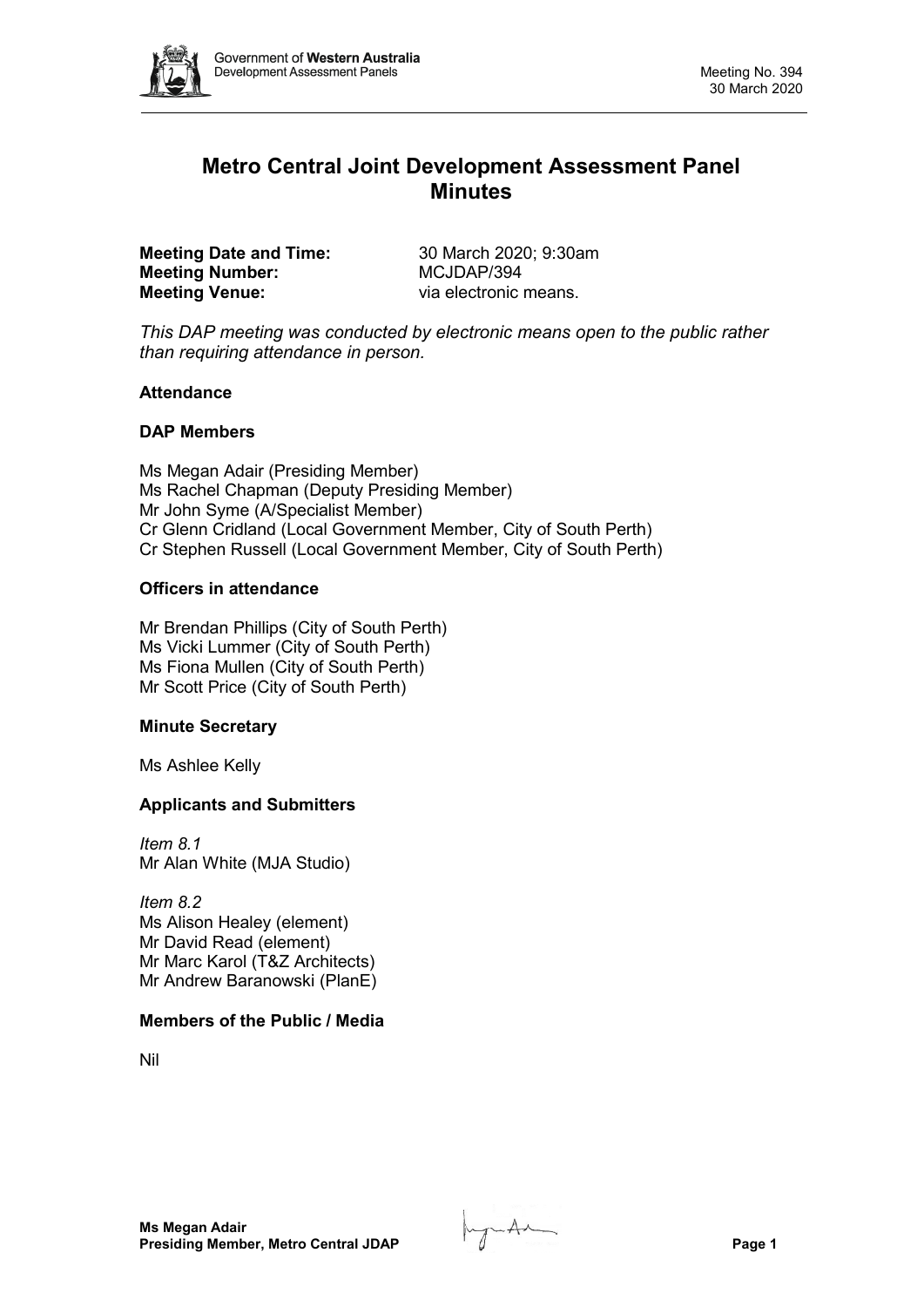

## **1. Declaration of Opening**

The Presiding Member declared the meeting open at 9:48 on 30 March 2020 and acknowledged the traditional owners and paid respect to Elders past and present of the land on which the meeting was being held.

The Presiding Member announced the meeting would be run in accordance with the DAP Standing Orders 2017 under the *Planning and Development (Development Assessment Panels) Regulations 2011*.

The Presiding Member advised that in accordance with Section 5.16 of the DAP Standing Orders 2017 which states *'A person must not use any electronic, visual or audio recording device or instrument to record the proceedings of the DAP meeting unless the Presiding Member has given permission to do so.',* the meeting would not be recorded.

In response to the COVID-19 situation, this meeting was convened via electronic means. Members were reminded to announce their name and title prior to speaking.

## **2. Apologies**

Nil

## **3. Members on Leave of Absence**

Nil

#### **4. Noting of Minutes**

DAP members noted that signed minutes of previous meetings are available on the [DAP website.](https://www.dplh.wa.gov.au/about/development-assessment-panels/daps-agendas-and-minutes)

### **5. Declaration of Due Consideration**

All members declared that they had duly considered the documents.

#### **6. Disclosure of Interests**

DAP Member, Glenn Cridland, declared an impartiality interest in item 8.2. His mother in law lives close to the vicinity of the development. Cr Cridland has not discussed the item with her.

In accordance with section 6.2 and 6.3 of the DAP Standing Orders 2017, the Presiding Member determined that the member listed above, who had disclosed an impartiality interest, was permitted to participate in the discussion and voting on the item.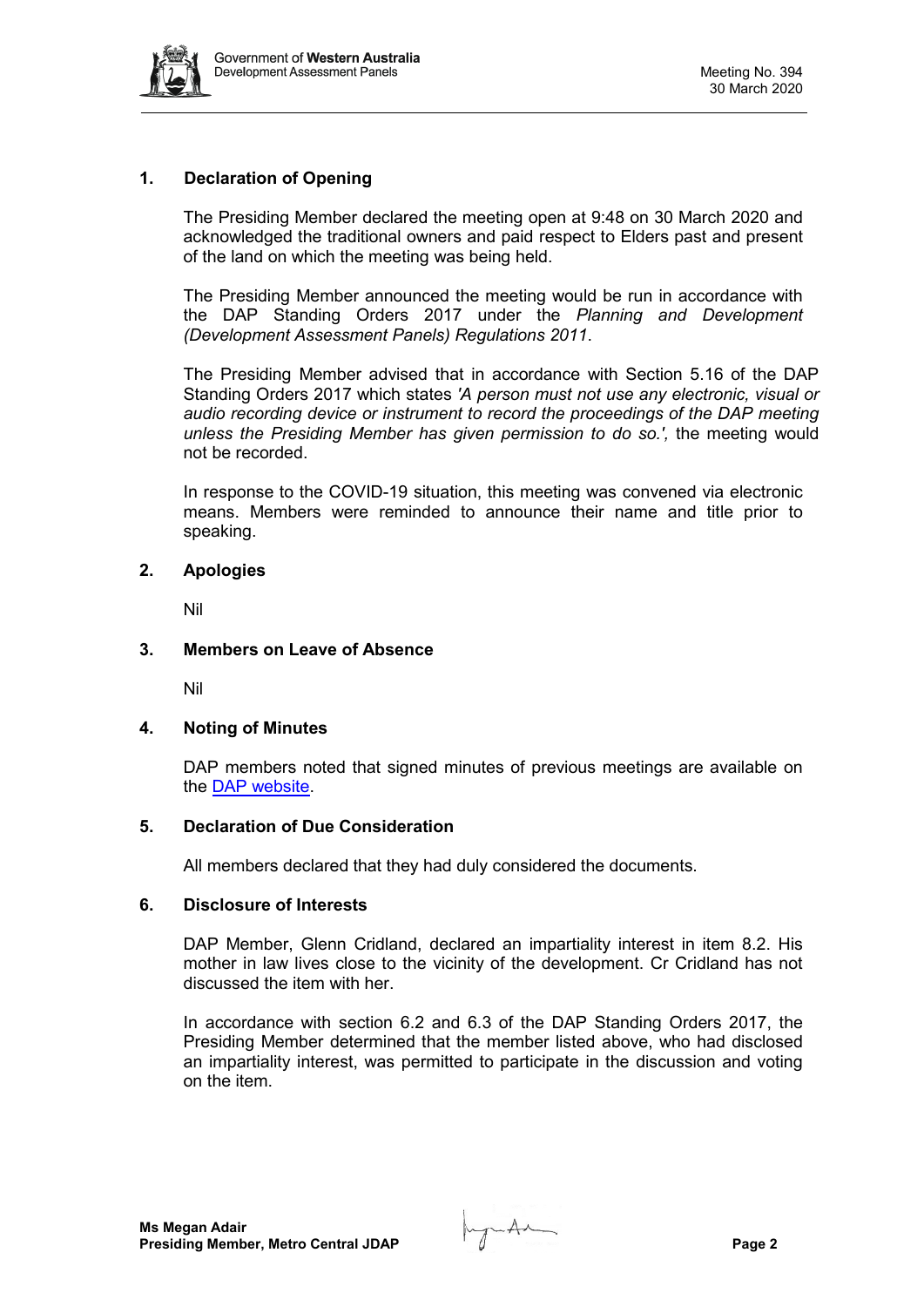

## **7. Deputations and Presentations**

- **7.1** Mr Jackson Parker (Department of Fire and Emergency Services) addressed the DAP against the application at Item 8.1 and responded to questions from the panel.
- **7.2** Mr Alan White (MJA Studio) addressed the DAP in support of the application at Item 8.1 and responded to questions from the panel.
- **7.3** The City of South Perth officers responded to questions from the panel in relation to Item 8.1.

## *The presentation at Item 7.1-7.3 was heard prior to the application at Item 8.1.*

- **7.4** Mr Marc Karol (T&Z Architects) addressed the DAP in support of the application at Item 8.2 and responded to questions from the panel.
- **7.5** Ms Alison Healey (element) addressed the DAP in support of the application at Item 8.2 and responded to questions from the panel
- **7.6** The City of South Perth officers responded to questions from the panel in relation to Item 8.2.

## *The presentations at Items 7.4 - 7.6 were heard prior to the application at Item 8.2.*

#### **8. Form 1 – Responsible Authority Reports – DAP Applications**

| 8.1 | <b>Property Location:</b> | Proposed Lot 287 Cygnus Parade, Waterford                               |
|-----|---------------------------|-------------------------------------------------------------------------|
|     |                           | Development Description: Three (3) storey Multiple Dwelling Development |
|     |                           | (comprising 16 apartments)                                              |
|     | Applicant:                | <b>MJA Studio</b>                                                       |
|     | Owner:                    | <b>Trustees of the Christian Brothers</b>                               |
|     | Responsible Authority:    | City of South Perth                                                     |
|     | DAP File No:              | DAP/19/01693                                                            |
|     |                           |                                                                         |

#### **REPORT RECOMMENDATION**

**Moved by:** Mr John Syme **Seconded by:** Ms Rachel Chapman

That the Metro Central JDAP resolves to:

**Approve** DAP Application reference DAP/19/01693 and accompanying plans (**Attachment 1**) dated 9 March 2020, in accordance with Clause 68 of the *Planning and Development (Local Planning Schemes) Regulations 2015*, the provisions of the City of South Perth Town Planning Scheme No. 6, and clause 24 (1) and 26 of the Metropolitan Region Scheme, subject to the following conditions: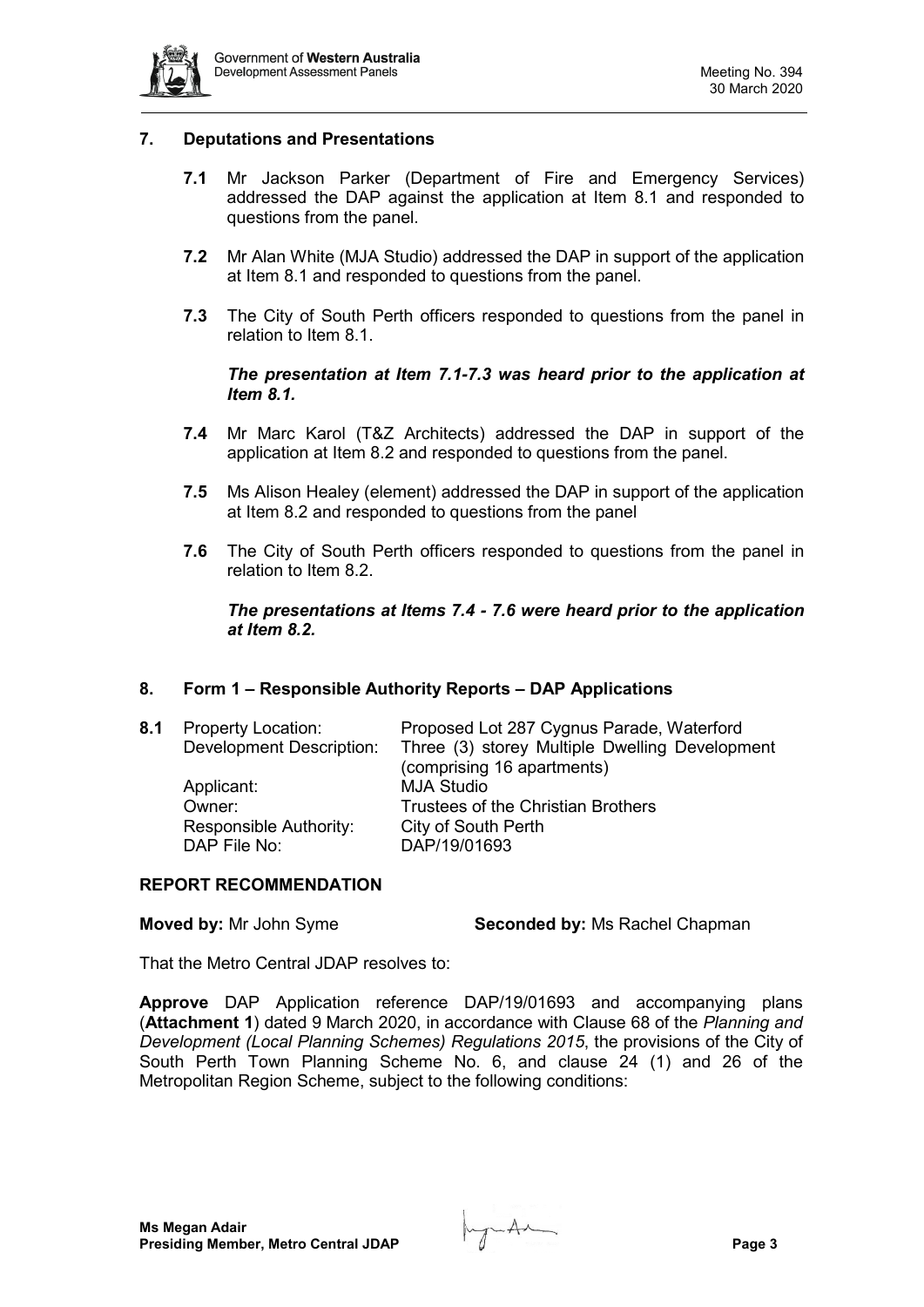

## **Conditions**

## Approval Timeframe

1. If the development the subject of this approval is not substantially commenced within a period of 3 years after the date of determination, the approval will lapse and be of no further effect. Where an approval has so lapsed no development must be carried out without the further approval of the local government having first been sought and obtained.

## **Construction**

- 2. Prior to the submission of a building permit application or a demolition permit application, or the commencement of development, whichever is earlier, a Construction Management Plan must be submitted to, and approved in writing by, the City of South Perth. The approved Plan shall be implemented and adhered to all times during the construction phase, unless otherwise approved by the City of South Perth.
- 3. Prior to submission of a building permit application, the applicant shall provide written confirmation of appropriate preventative measures to be undertaken during the construction phase to ensure that no construction material, soil, rubbish or deleterious matter is allowed to enter the adjacent Public Open Space being Lot 4001 or the stormwater system, to the satisfaction of the City of South Perth on advice from the Department of Biodiversity, Conservation and Attractions.
- 4. Prior to submission of a building permit application, the applicant must provide certification from a geotechnical engineer or other suitably qualified consultant to confirm that, following a geotechnical investigation, any fill products proposed are suitable and otherwise fit for its purpose and that they do not cause environmental harm, pollution, unreasonable emissions or unauthorised discharges, to the satisfaction of the City of South Perth on advice from the Department of Biodiversity, Conservation and Attractions.

## **Subdivision**

5. Prior to the submission of a building permit application, the deposited plan and certificate of title for Lot 287 Cygnus Parade must be issued by the Land Titles Office, following the clearance and implementation of the subdivision approval for the southern stage of the Cygnia Cove estate (ref. WAPC157214) to the satisfaction of the City of South Perth.

Alternatively, a legal agreement is to be prepared to defer the issue of the certificate of title for Lot 287 Cygnus Parade, subject to the site being connected to an underground electricity supply, gas service, reticulated sewerage, telecommunications and water supply service. The legal agreement is to be prepared at the owner's expense, and executed prior to the submission of a building permit, to the satisfaction of the City of South Perth.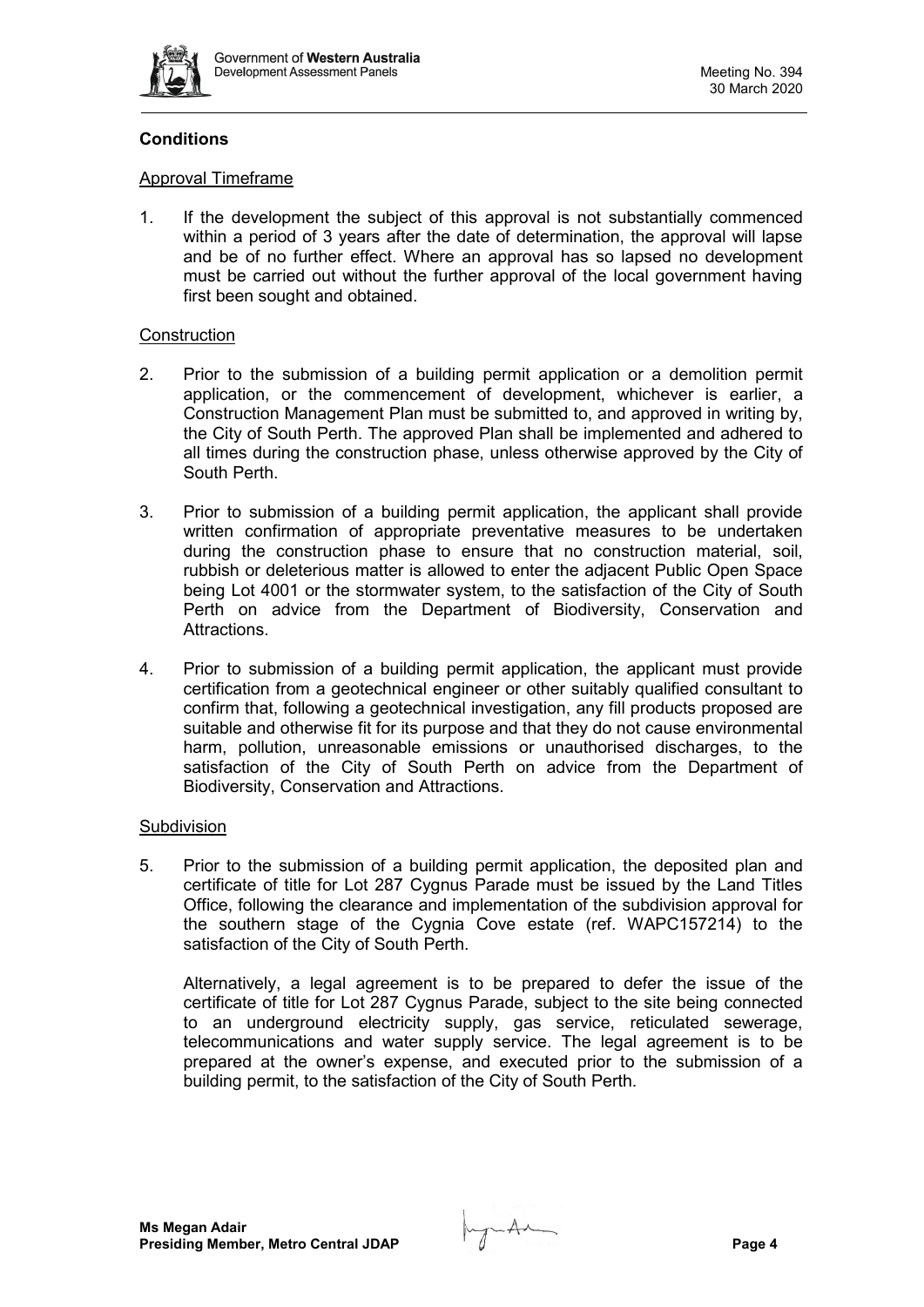

## Bushfire Management

- 6. Prior to the submission of a building permit application, the building design recommendations of the Bushfire Management Plan prepared by Ecological Australia (ref. 15571 dated 12 March 2020) are to be adequately incorporated into the development plans. Certification is to be submitted by a qualified Fire Safety Engineer confirming that the development provides a fully enclosed car park screen wall on the western elevation, and achieves a 90/90/90 fire resistance level (FRL) with the material selection of the building being non-combustible where applicable, in accordance with Australian Standard 3959 – Construction of Buildings in Bushfire Prone Areas, to the satisfaction of the City of South Perth.
- 7. Prior to submission of an occupancy permit application, all recommended design measures as referenced in the Bushfire Management Plan by Ecological Australia (ref. 15571 dated 12 March 2020), and any additional requirements confirmed by the Fire Safety Engineer, shall be implemented and maintained thereafter, to the satisfaction of the City of South Perth. All recommendations of the BMP shall be adhered to on an ongoing basis, to the satisfaction of the City of South Perth on advice from the Department of Fire and Emergency Services (DFES) where necessary.

## Parking

- 8. Prior to the submission of a building permit application, the applicant must be in receipt of an approved "Crossings Application" that confirms the design is to the satisfaction of the City. The existing verge levels at the front property boundary and verge assets (inclusive of street trees) shall not be altered without prior approval of the City of South Perth.
- 9. The car parking bays shall be marked on site as indicated on the approved site plan, in order to comply with the requirements of clause 6.3 (10) (c) of Town Planning Scheme No. 6 and such marking shall be subsequently maintained so that the delineation of parking bays remains clearly visible at all times. Hard standing areas approved for the purpose of car parking or vehicle access shall be maintained in good condition at all times. Visitor parking bays shall be permanently marked, maintained and accessible at all times for use exclusively by visitors to the property, be clearly visible or suitably sign posted from the street or internal driveway, to the satisfaction of the City of South Perth.
- 10. Prior to the submission of an occupancy permit application, the applicant shall supply certification confirming the constructed design of all car parks, vehicle access-ways and bicycle bays are compliant with Australian Standards AS2890.1 and AS2890.3 and the approved plans, to the satisfaction of the City of South Perth.
- 11. Prior to the submission of a building permit application, the applicant shall submit details to confirm the provisioning of an electrical supply system to a minimum of 20 per cent of all car parking bays to allow for future capacity to supply electric vehicle charging points in the form of general power outlets (GPOs), to the satisfaction of the City of South Perth. Prior to submission of an occupancy permit application, the endorsed electrical supply system shall be implemented and maintained thereafter, to the satisfaction of the City of South Perth.

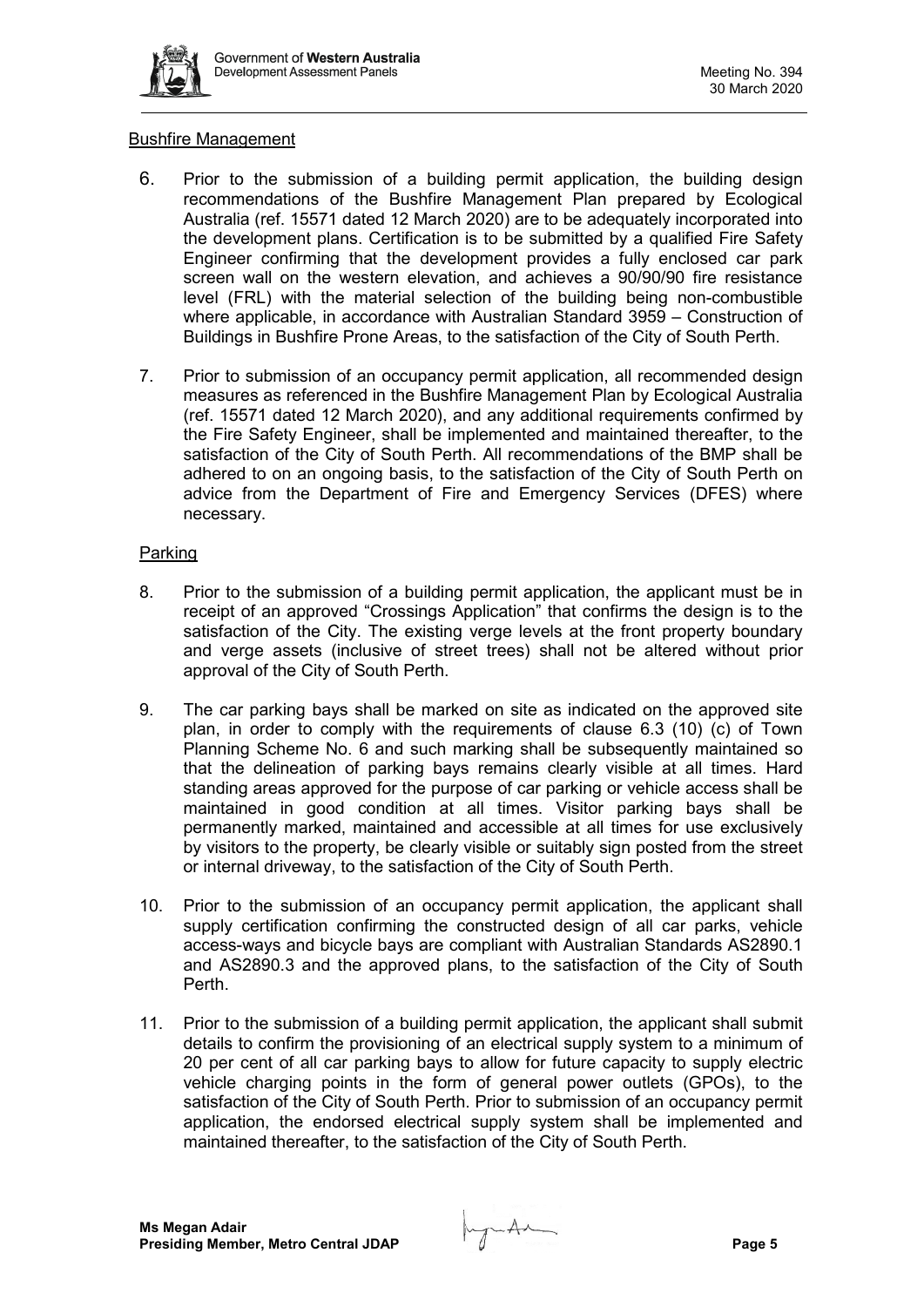

## Water Management

- 12. Prior to the submission of a building permit application, the applicant must be in receipt of an approved "Stormwater Drainage Application" that confirms the design is to the satisfaction of the City of South Perth, on advice from the Department of Biodiversity, Conservation and Attractions. The Drainage Plan shall also include details relating to water efficient irrigation systems, to the satisfaction of the City of South Perth. The approved Plan shall be implemented and adhered to all times, unless otherwise approved by the City of South Perth.
- 13. Prior to the submission of a building permit application, the applicant shall prepare and submit documentation, to the satisfaction of the City of South Perth, which shows all measures undertaken in the development to address requirements in relation to subsoil water seepage, adequate water proofing and 100 year flood levels, in accordance with Clause 6.9 (3) of Town Planning Scheme No. 6. The approved measures shall be implemented, unless otherwise approved by the City of South Perth.

#### Waste Management

14. Prior to submission of a building permit application, the approved Waste Management Plan by Talis Consultants (ref. TW19075 dated 9 October 2019) shall be updated to reflect the alteration to the number of dwellings, and thereafter implemented and adhered to at all times, to the satisfaction of the City of South Perth, unless otherwise approved by the City of South Perth.

## **Sustainability**

15. The development is to achieve the equivalence of a 4 Star Green Star design as outlined within the sustainability strategy report by Cadds Group (ref. 121345 dated 9 March 2020). Prior to the submission of a building permit, the applicant is to submit an updated sustainability report confirming the final green star strategy that will guide the construction stage and further demonstrate an equivalent sustainable design rating is to be achieved.

#### Public Art

- 16. Prior to the submission of a building permit application, a public art concept for the subject development or alternatively a contribution to public art within the vicinity of the development, to the value of 1.0% must be submitted to and approved in writing by the City of South Perth.
- 17. Prior to the submission of an occupancy permit application, the approved public art concept shall be implemented and maintained thereafter, to the satisfaction of the City of South Perth.

#### **Landscaping**

18. Prior to the submission of an occupancy permit application, landscaping areas shall be installed in accordance with the approved landscaping plan by CAPA Landscape Design (ref. 200309 dated 9 March 2020). All landscaping areas shall be maintained thereafter to the satisfaction of the City of South Perth.

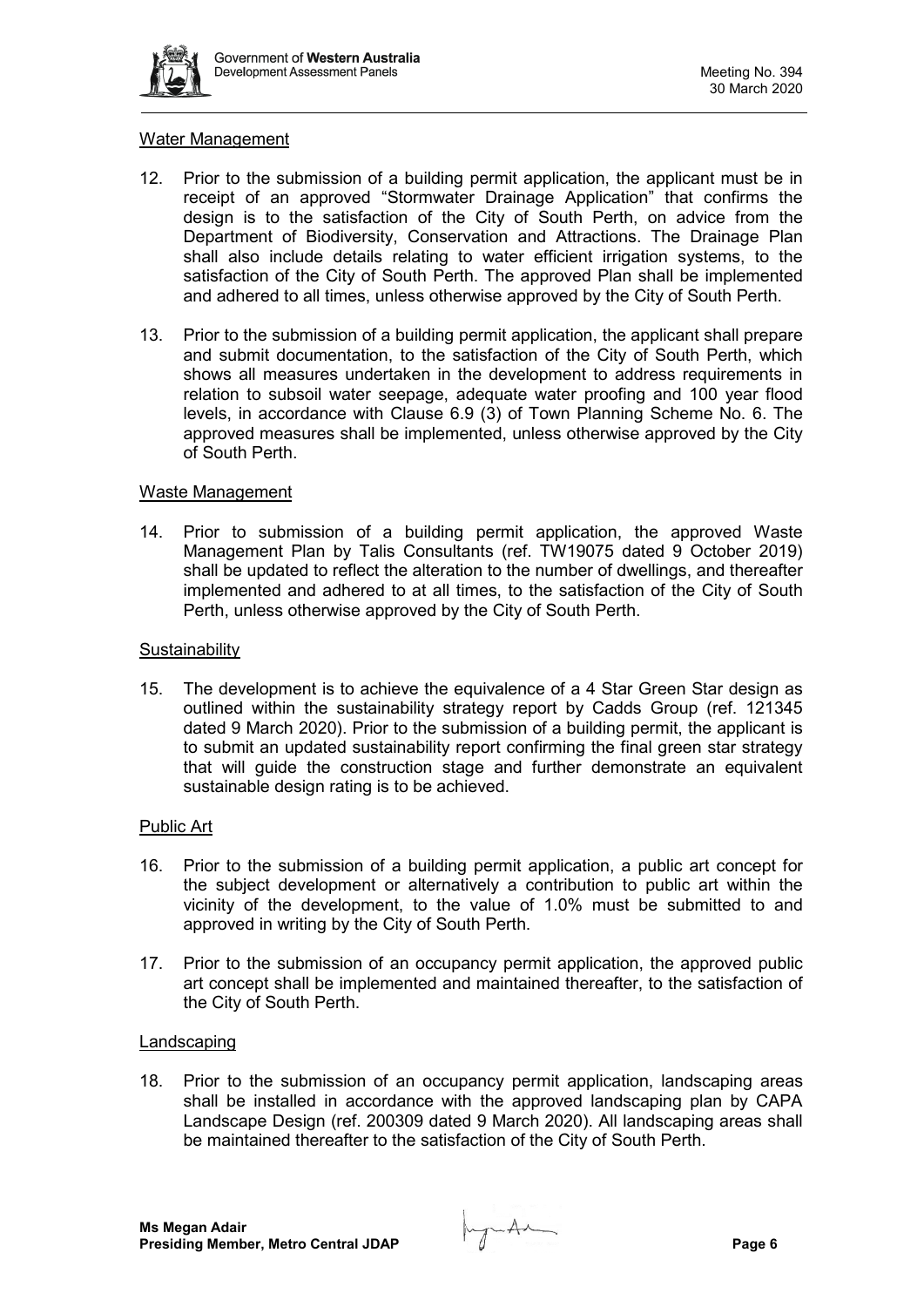

19. Prior to submission of an occupancy permit application, all vegetation, structures, ground coverings and treatments within the Council verge area, aside from the crossover, are to be carried out in accordance with the City's Verge Street Landscape Guidelines, to the satisfaction of the City of South Perth.

## Materials and Finishes

- 20. Prior to the submission of a building permit application, the applicant is to submit a final materials, colours and finishes schedule to the satisfaction of the City of South Perth on advice from the City's Design Review Panel, as well as the Department of Biodiversity, Conservation and Attractions. Prior to submission of an occupancy permit application, the endorsed material and finishes schedule shall be implemented into the building design and maintained thereafter, to the satisfaction of the City of South Perth.
- 21. Prior to the submission of a building permit application, the applicant is to submit further detail confirming the development and material selection achieves minimal noise transfer between dwellings, in order to address Element 4.7 (Managing the Impact of Noise) of State Planning Policy 7.3 Residential Design Codes Volume 2 – Apartments, to the satisfaction of the City of South Perth. Prior to submission of an occupancy permit application, the necessary acoustic treatments shall be implemented and maintained thereafter, to the satisfaction of the City of South Perth.

#### **Lighting**

- 22. Prior to submission of a building permit application, a lighting strategy for the development must be submitted to, and approved in writing, by the City of South Perth, in order to address Element 3.7 (Pedestrian Access and Entries) of State Planning Policy 7.3 Residential Design Codes Volume 2 – Apartments, to the satisfaction of the City of South Perth.
- 23. Prior to submission of an occupancy permit application, the recommended specifications and measures of the lighting strategy shall be installed and maintained thereafter, to the satisfaction of the City of South Perth.

#### Livable Housing

24. Prior to the submission of a building permit application, certification completed by a Livable Housing Australia assessor confirming that a minimum of 20 per cent (4 dwellings) of all dwellings are compliant with the 'Silver Level' of the 'Livable Housing Design Guidelines' produced by Livable Housing Australia, must be submitted to, and approved in writing by, the City of South Perth. Prior to the submission of an occupancy permit application, all required design features shall be installed and remain operational thereafter.

#### Utilities and Facilities

25. External fixtures such as air conditioning infrastructure, shall be integrated into the design of the building to not be visually obtrusive when viewed from the street and to protect the visual amenity of residents in neighbouring properties, to the satisfaction of the City.

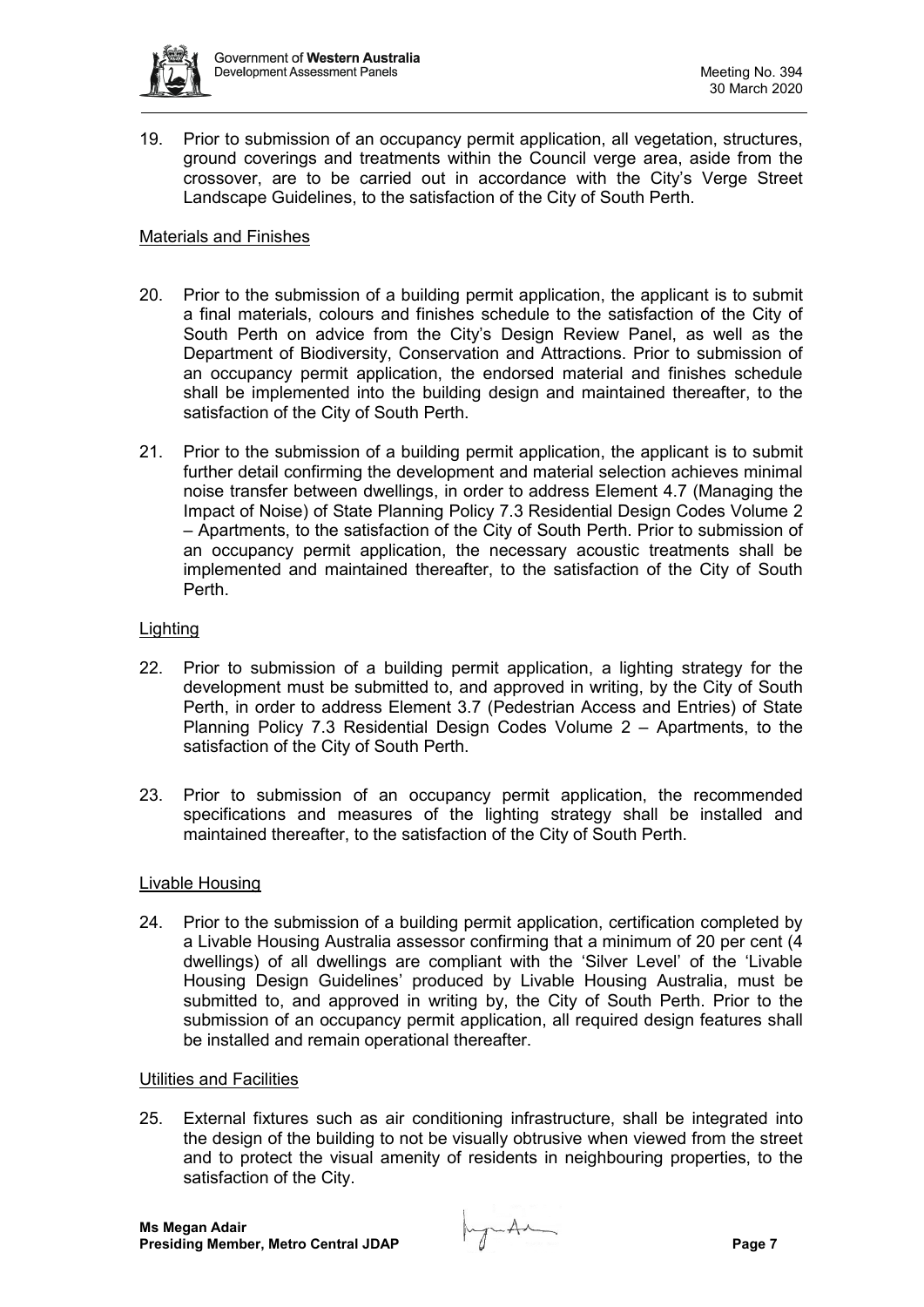

26. External clothes drying facilities shall be screened from view from the street or any other public place.

## **Advice Notes**

- 1. If an applicant or owner is aggrieved by this determination, there is a right of review by the State Administrative Tribunal in accordance with the Planning and Development Act 2005 Part 14. An application must be made within 28 days of the determination.
- 2. This is a notice of determination on application for development approval issued in accordance the Planning and Development Act 2005, the Planning and Development (Local Planning Schemes) Regulations 2015, the City of South Perth Town Planning Scheme No. 6, and related policies. It is not a building permit or an approval to carry out development under any other law. It is the responsibility of the applicant/owner to obtain any other necessary approvals, consents and licenses required under any other law, and to commence and carry out development in accordance with all relevant laws.
- 3. Where conditions have a time limitation for compliance, and if the condition is not met in the required timeframe, the obligation to comply with the requirement of the condition(s) continues whilst the approved development exists.
- 4. All other advice notes will be included in a separate letter to the applicant from the City of South Perth.

#### **AMENDING MOTION 1**

#### **Moved by:** Ms Rachel Chapman **Seconded by:** Mr John Syme

That condition no. 6 be amended to read as follows:

*Prior to the submission of a building permit application, the building design recommendations of the Bushfire Management Plan prepared by Ecological Australia (ref. 15571 dated 12 March 2020) are to be adequately incorporated into the development plans. Certification is to be submitted by a registered Building Surveying Practitioner on advice from a qualified Fire Safety Engineer confirming that the development provides a fully enclosed car park screen wall on the western elevation, and the roof structure and car park screen achieves a 90/90/90 fire resistance level (FRL) and the material selection is non-combustible where applicable, in accordance with Australian Standard 3959 – Construction of Buildings in Bushfire Prone Areas, section 9, to the satisfaction of the City of South Perth.*

#### **The Amending Motion was put and CARRIED (4/1).**

For: Ms Megan Adair Mr John Syme Ms Rachel Chapman Cr Glenn Cridland

Against: Cr Steven Russell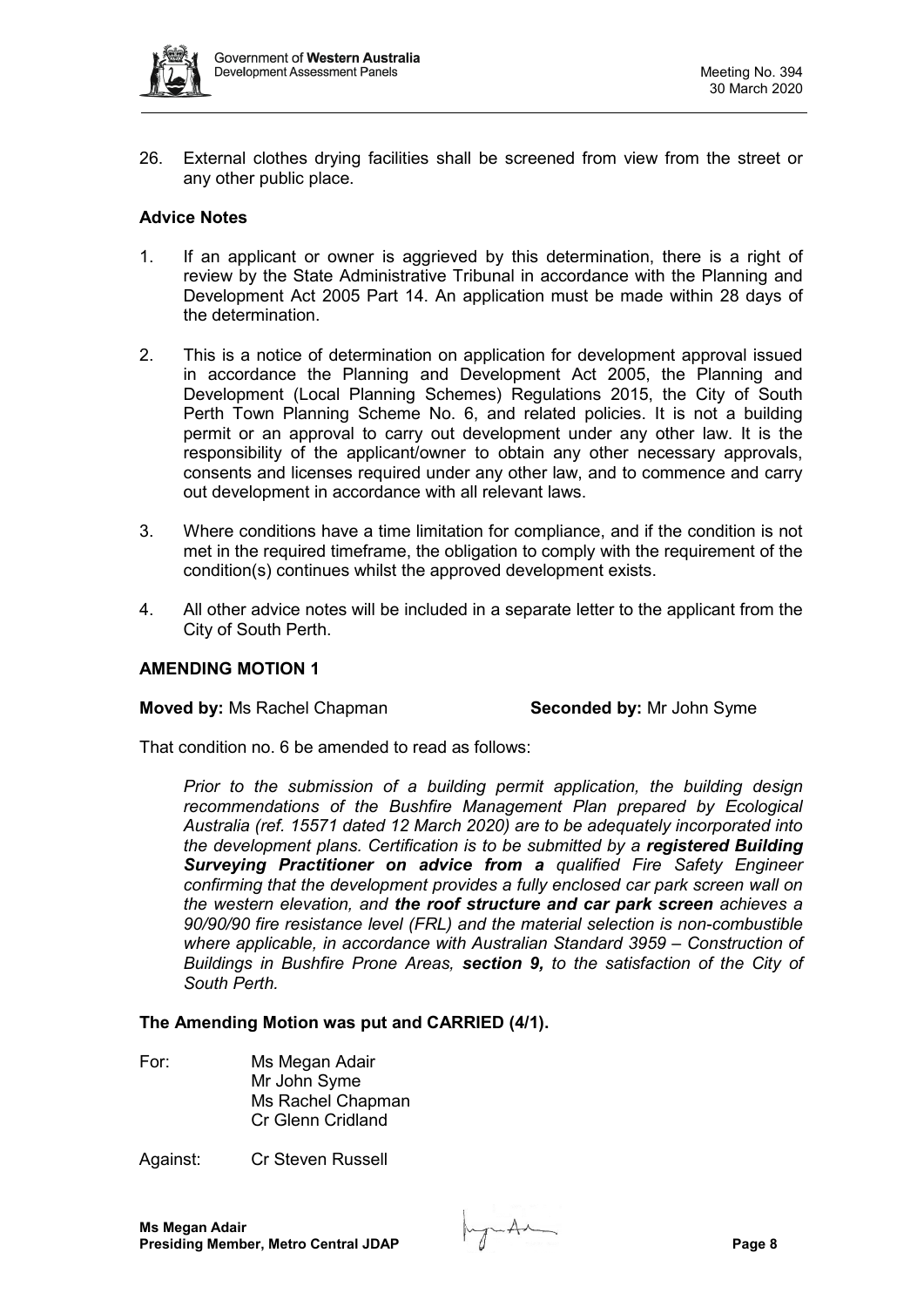

**Reason:** The changes to the condition will ensure all of the matters raised by DFES are suitably addressed and certified as being complaint with section 9, in particular, of AS 3959 by appropriately qualified professionals.

## **REPORT RECOMMENDATION (AS AMENDED)**

That the Metro Central JDAP resolves to:

**Approve** DAP Application reference DAP/19/01693 and accompanying plans (**Attachment 1**) dated 9 March 2020, in accordance with Clause 68 of the *Planning and Development (Local Planning Schemes) Regulations 2015*, the provisions of the City of South Perth Town Planning Scheme No. 6, and clause 24 (1) and 26 of the Metropolitan Region Scheme, subject to the following conditions:

## **Conditions**

## Approval Timeframe

1. If the development the subject of this approval is not substantially commenced within a period of 3 years after the date of determination, the approval will lapse and be of no further effect. Where an approval has so lapsed no development must be carried out without the further approval of the local government having first been sought and obtained.

## **Construction**

- 2. Prior to the submission of a building permit application or a demolition permit application, or the commencement of development, whichever is earlier, a Construction Management Plan must be submitted to, and approved in writing by, the City of South Perth. The approved Plan shall be implemented and adhered to all times during the construction phase, unless otherwise approved by the City of South Perth.
- 3. Prior to submission of a building permit application, the applicant shall provide written confirmation of appropriate preventative measures to be undertaken during the construction phase to ensure that no construction material, soil, rubbish or deleterious matter is allowed to enter the adjacent Public Open Space being Lot 4001 or the stormwater system, to the satisfaction of the City of South Perth on advice from the Department of Biodiversity, Conservation and Attractions.
- 4. Prior to submission of a building permit application, the applicant must provide certification from a geotechnical engineer or other suitably qualified consultant to confirm that, following a geotechnical investigation, any fill products proposed are suitable and otherwise fit for its purpose and that they do not cause environmental harm, pollution, unreasonable emissions or unauthorised discharges, to the satisfaction of the City of South Perth on advice from the Department of Biodiversity, Conservation and Attractions.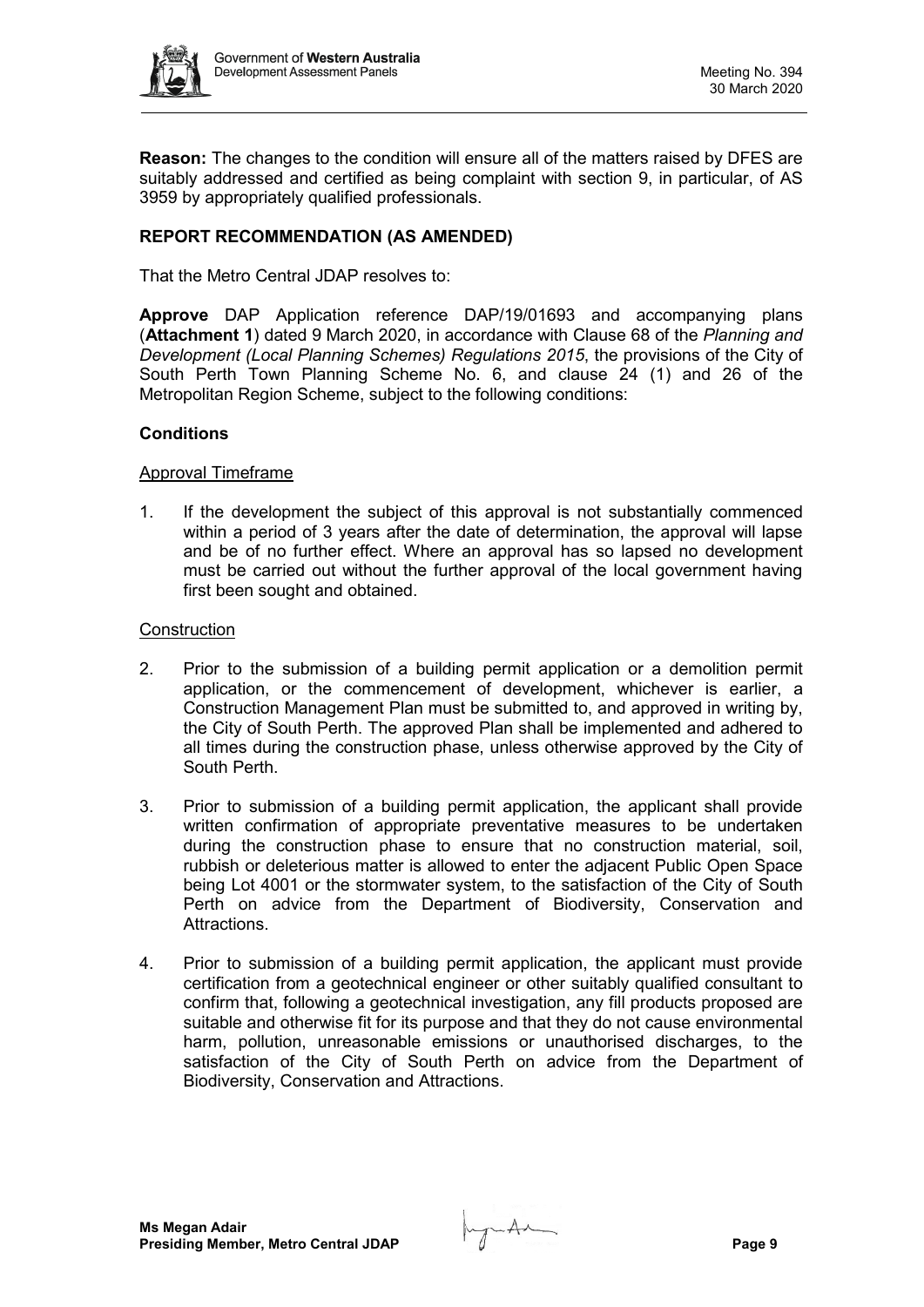

## **Subdivision**

5. Prior to the submission of a building permit application, the deposited plan and certificate of title for Lot 287 Cygnus Parade must be issued by the Land Titles Office, following the clearance and implementation of the subdivision approval for the southern stage of the Cygnia Cove estate (ref. WAPC157214) to the satisfaction of the City of South Perth.

Alternatively, a legal agreement is to be prepared to defer the issue of the certificate of title for Lot 287 Cygnus Parade, subject to the site being connected to an underground electricity supply, gas service, reticulated sewerage, telecommunications and water supply service. The legal agreement is to be prepared at the owner's expense, and executed prior to the submission of a building permit, to the satisfaction of the City of South Perth.

## Bushfire Management

- 6. Prior to the submission of a building permit application, the building design recommendations of the Bushfire Management Plan prepared by Ecological Australia (ref. 15571 dated 12 March 2020) are to be adequately incorporated into the development plans. Certification is to be submitted by a registered Building Surveying Practitioner on advice from a qualified Fire Safety Engineer confirming that the development provides a fully enclosed car park screen wall on the western elevation, and the roof structure and car park screen achieves a 90/90/90 fire resistance level (FRL) and the material selection is non-combustible where applicable, in accordance with Australian Standard 3959 – Construction of Buildings in Bushfire Prone Areas, section 9, to the satisfaction of the City of South Perth.
- 7. Prior to submission of an occupancy permit application, all recommended design measures as referenced in the Bushfire Management Plan by Ecological Australia (ref. 15571 dated 12 March 2020), and any additional requirements confirmed by the Fire Safety Engineer, shall be implemented and maintained thereafter, to the satisfaction of the City of South Perth. All recommendations of the BMP shall be adhered to on an ongoing basis, to the satisfaction of the City of South Perth on advice from the Department of Fire and Emergency Services (DFES) where necessary.

## **Parking**

8. Prior to the submission of a building permit application, the applicant must be in receipt of an approved "Crossings Application" that confirms the design is to the satisfaction of the City. The existing verge levels at the front property boundary and verge assets (inclusive of street trees) shall not be altered without prior approval of the City of South Perth.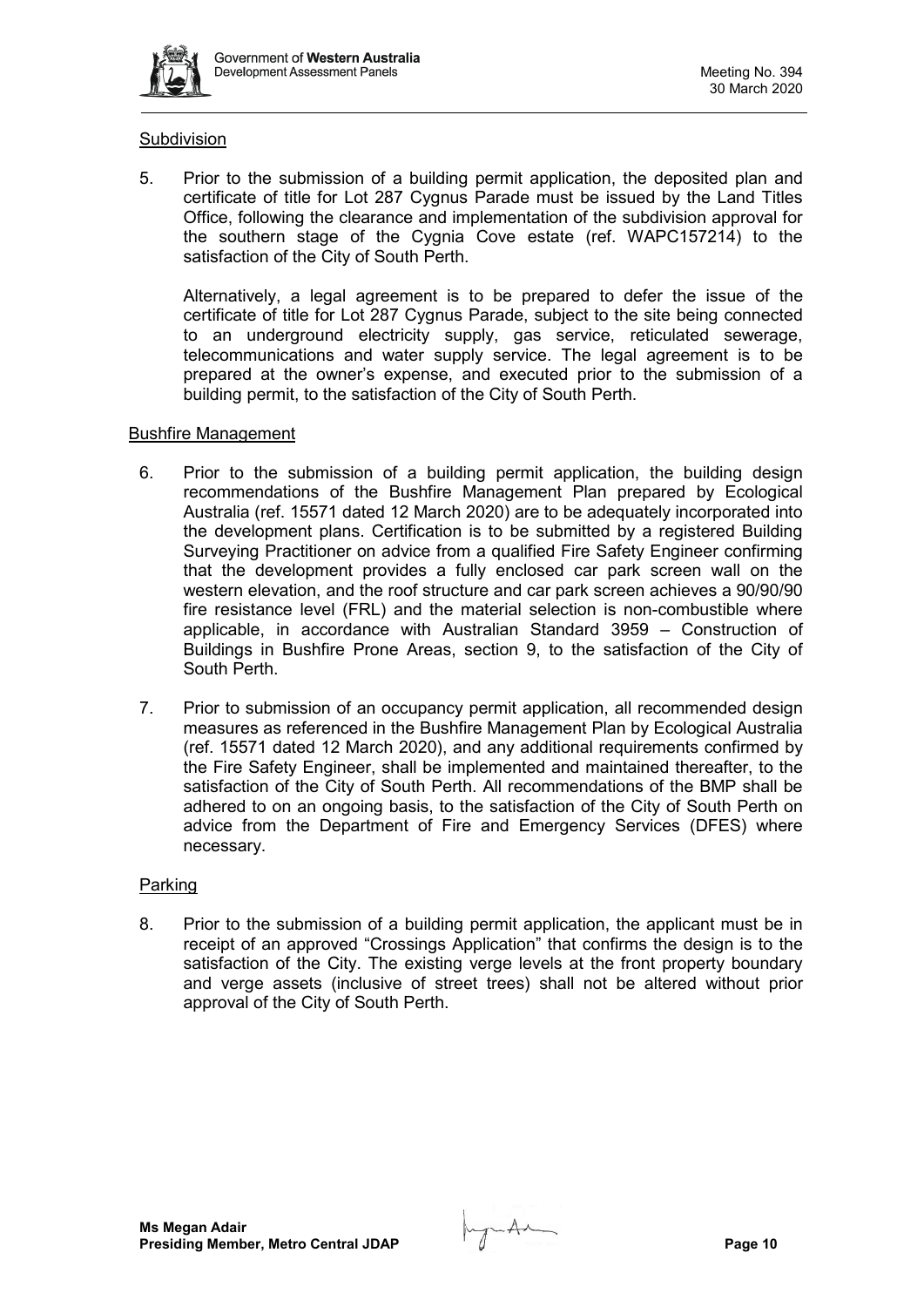

- 9. The car parking bays shall be marked on site as indicated on the approved site plan, in order to comply with the requirements of clause 6.3 (10) (c) of Town Planning Scheme No. 6 and such marking shall be subsequently maintained so that the delineation of parking bays remains clearly visible at all times. Hard standing areas approved for the purpose of car parking or vehicle access shall be maintained in good condition at all times. Visitor parking bays shall be permanently marked, maintained and accessible at all times for use exclusively by visitors to the property, be clearly visible or suitably sign posted from the street or internal driveway, to the satisfaction of the City of South Perth.
- 10. Prior to the submission of an occupancy permit application, the applicant shall supply certification confirming the constructed design of all car parks, vehicle access-ways and bicycle bays are compliant with Australian Standards AS2890.1 and AS2890.3 and the approved plans, to the satisfaction of the City of South Perth.
- 11. Prior to the submission of a building permit application, the applicant shall submit details to confirm the provisioning of an electrical supply system to a minimum of 20 per cent of all car parking bays to allow for future capacity to supply electric vehicle charging points in the form of general power outlets (GPOs), to the satisfaction of the City of South Perth. Prior to submission of an occupancy permit application, the endorsed electrical supply system shall be implemented and maintained thereafter, to the satisfaction of the City of South Perth.

## Water Management

- 12. Prior to the submission of a building permit application, the applicant must be in receipt of an approved "Stormwater Drainage Application" that confirms the design is to the satisfaction of the City of South Perth, on advice from the Department of Biodiversity, Conservation and Attractions. The Drainage Plan shall also include details relating to water efficient irrigation systems, to the satisfaction of the City of South Perth. The approved Plan shall be implemented and adhered to all times, unless otherwise approved by the City of South Perth.
- 13. Prior to the submission of a building permit application, the applicant shall prepare and submit documentation, to the satisfaction of the City of South Perth, which shows all measures undertaken in the development to address requirements in relation to subsoil water seepage, adequate water proofing and 100 year flood levels, in accordance with Clause 6.9 (3) of Town Planning Scheme No. 6. The approved measures shall be implemented, unless otherwise approved by the City of South Perth.

#### Waste Management

14. Prior to submission of a building permit application, the approved Waste Management Plan by Talis Consultants (ref. TW19075 dated 9 October 2019) shall be updated to reflect the alteration to the number of dwellings, and thereafter implemented and adhered to at all times, to the satisfaction of the City of South Perth, unless otherwise approved by the City of South Perth.

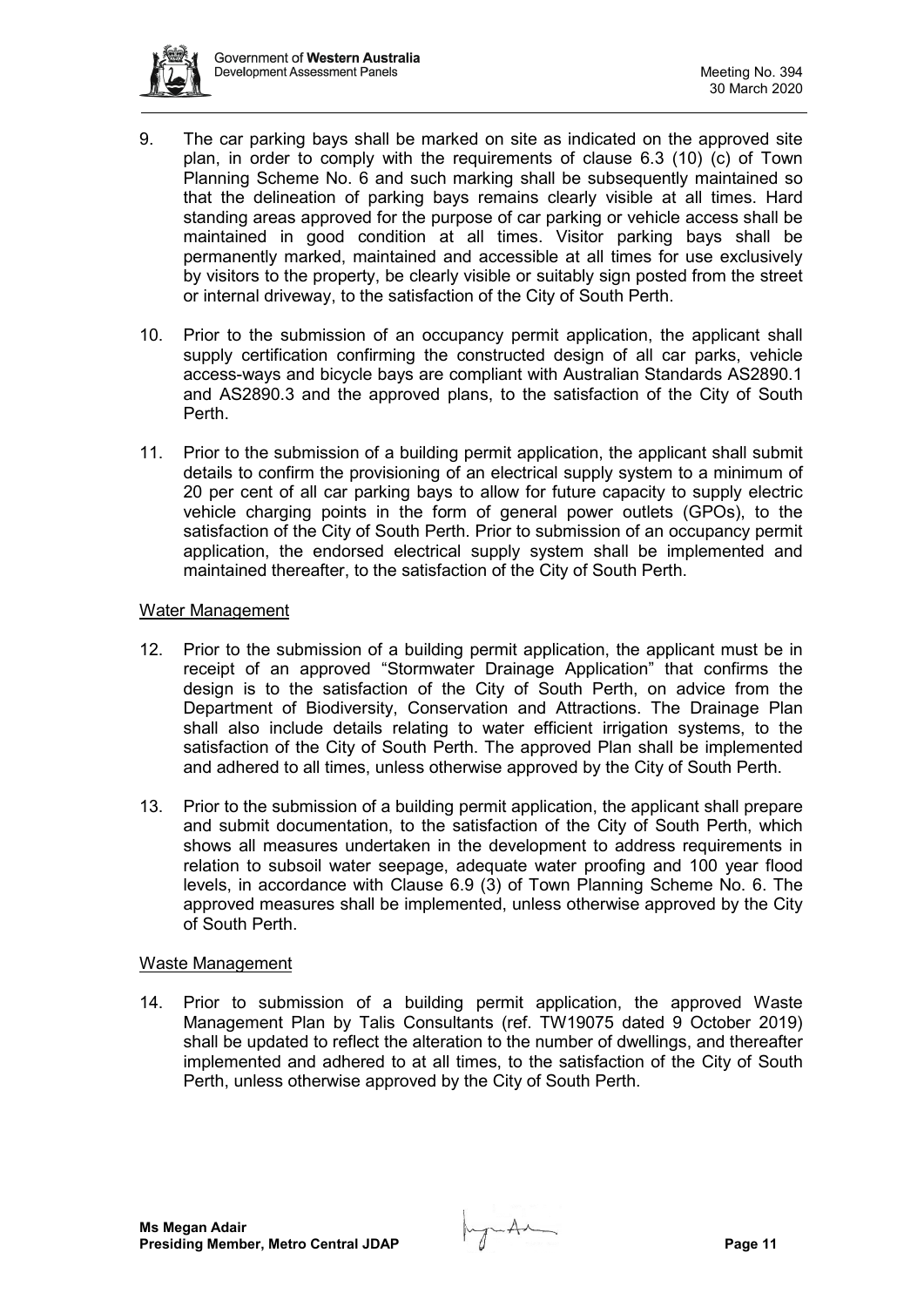

## **Sustainability**

15. The development is to achieve the equivalence of a 4 Star Green Star design as outlined within the sustainability strategy report by Cadds Group (ref. 121345 dated 9 March 2020). Prior to the submission of a building permit, the applicant is to submit an updated sustainability report confirming the final green star strategy that will guide the construction stage and further demonstrate an equivalent sustainable design rating is to be achieved.

## Public Art

- 16. Prior to the submission of a building permit application, a public art concept for the subject development or alternatively a contribution to public art within the vicinity of the development, to the value of 1.0% must be submitted to and approved in writing by the City of South Perth.
- 17. Prior to the submission of an occupancy permit application, the approved public art concept shall be implemented and maintained thereafter, to the satisfaction of the City of South Perth.

#### Landscaping

- 18. Prior to the submission of an occupancy permit application, landscaping areas shall be installed in accordance with the approved landscaping plan by CAPA Landscape Design (ref. 200309 dated 9 March 2020). All landscaping areas shall be maintained thereafter to the satisfaction of the City of South Perth.
- 19. Prior to submission of an occupancy permit application, all vegetation, structures, ground coverings and treatments within the Council verge area, aside from the crossover, are to be carried out in accordance with the City's Verge Street Landscape Guidelines, to the satisfaction of the City of South Perth.

#### Materials and Finishes

- 20. Prior to the submission of a building permit application, the applicant is to submit a final materials, colours and finishes schedule to the satisfaction of the City of South Perth on advice from the City's Design Review Panel, as well as the Department of Biodiversity, Conservation and Attractions. Prior to submission of an occupancy permit application, the endorsed material and finishes schedule shall be implemented into the building design and maintained thereafter, to the satisfaction of the City of South Perth.
- 21. Prior to the submission of a building permit application, the applicant is to submit further detail confirming the development and material selection achieves minimal noise transfer between dwellings, in order to address Element 4.7 (Managing the Impact of Noise) of State Planning Policy 7.3 Residential Design Codes Volume 2 – Apartments, to the satisfaction of the City of South Perth. Prior to submission of an occupancy permit application, the necessary acoustic treatments shall be implemented and maintained thereafter, to the satisfaction of the City of South Perth.

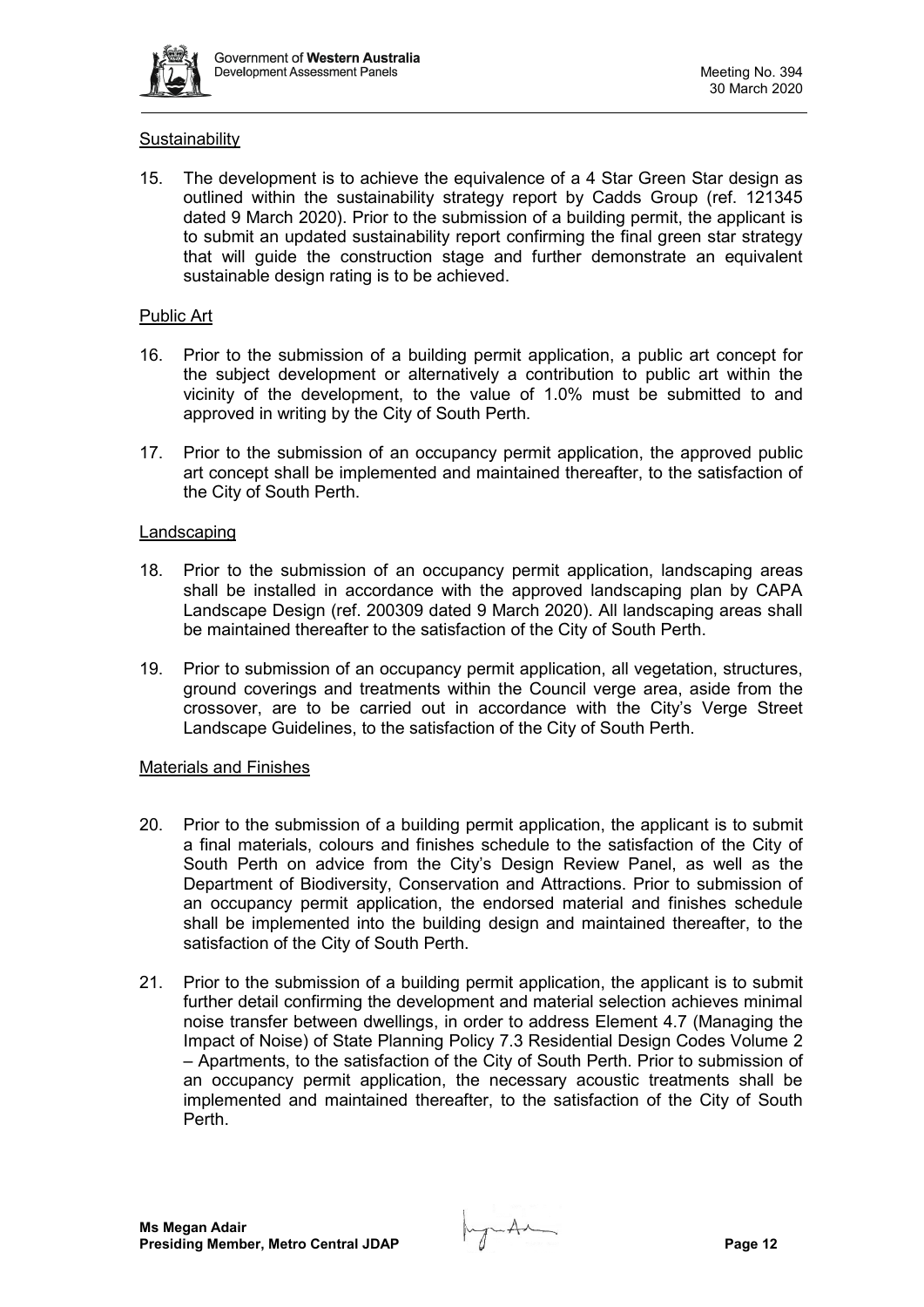

## **Lighting**

- 22. Prior to submission of a building permit application, a lighting strategy for the development must be submitted to, and approved in writing, by the City of South Perth, in order to address Element 3.7 (Pedestrian Access and Entries) of State Planning Policy 7.3 Residential Design Codes Volume 2 – Apartments, to the satisfaction of the City of South Perth.
- 23. Prior to submission of an occupancy permit application, the recommended specifications and measures of the lighting strategy shall be installed and maintained thereafter, to the satisfaction of the City of South Perth.

## Livable Housing

24. Prior to the submission of a building permit application, certification completed by a Livable Housing Australia assessor confirming that a minimum of 20 per cent (4 dwellings) of all dwellings are compliant with the 'Silver Level' of the 'Livable Housing Design Guidelines' produced by Livable Housing Australia, must be submitted to, and approved in writing by, the City of South Perth. Prior to the submission of an occupancy permit application, all required design features shall be installed and remain operational thereafter.

## Utilities and Facilities

- 25. External fixtures such as air conditioning infrastructure, shall be integrated into the design of the building to not be visually obtrusive when viewed from the street and to protect the visual amenity of residents in neighbouring properties, to the satisfaction of the City.
- 26. External clothes drying facilities shall be screened from view from the street or any other public place.

## **Advice Notes**

- 1. If an applicant or owner is aggrieved by this determination, there is a right of review by the State Administrative Tribunal in accordance with the Planning and Development Act 2005 Part 14. An application must be made within 28 days of the determination.
- 2. This is a notice of determination on application for development approval issued in accordance the Planning and Development Act 2005, the Planning and Development (Local Planning Schemes) Regulations 2015, the City of South Perth Town Planning Scheme No. 6, and related policies. It is not a building permit or an approval to carry out development under any other law. It is the responsibility of the applicant/owner to obtain any other necessary approvals, consents and licenses required under any other law, and to commence and carry out development in accordance with all relevant laws.
- 3. Where conditions have a time limitation for compliance, and if the condition is not met in the required timeframe, the obligation to comply with the requirement of the condition(s) continues whilst the approved development exists.

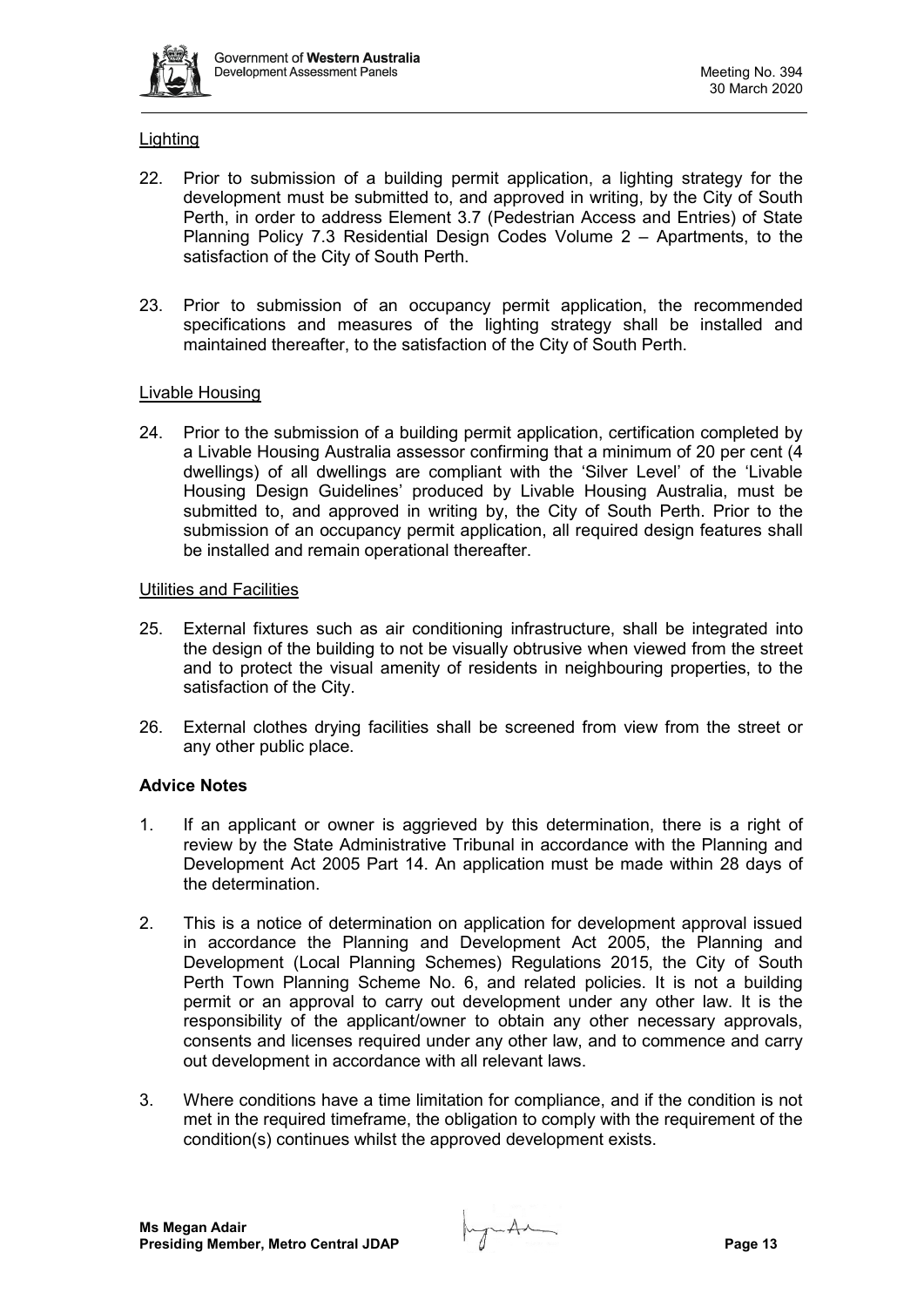

4. All other advice notes will be included in a separate letter to the applicant from the City of South Perth.

## **The Report Recommendation (as amended) was put and CARRIED (3/2).**

- For: Ms Megan Adair Mr John Syme Ms Rachel Chapman
- Against: Mr Steven Russell Mr Glenn Cridland

**REASON:** In accordance with details contained in the Responsible Authority Report and Amending Motion.

## **PROCEDURAL MOTION**

**Moved by:** Ms Megan Adair **Seconded by:** Cr Glenn Cridland

That the meeting be adjourned for a period of 5 minutes to allow members a comfort break.

## **The Procedural Motion was put and CARRIED UNANIMOUSLY.**

The meeting was adjourned at 10.49am The meeting reconvened at 10.55am

| 8.2 Property Location:                 | Lot 2194 (No. 25) Mount Henry Road, Salter<br>Point                                                      |
|----------------------------------------|----------------------------------------------------------------------------------------------------------|
| Development Description:               | Proposed two storey (with loft) High-Level<br>Residential Aged Care Facility, comprising 112<br>bedrooms |
| Applicant:                             | element                                                                                                  |
| Owner:                                 | <b>Retirees WA</b>                                                                                       |
| Responsible Authority:<br>DAP File No: | City of South Perth<br>DAP/20/01735                                                                      |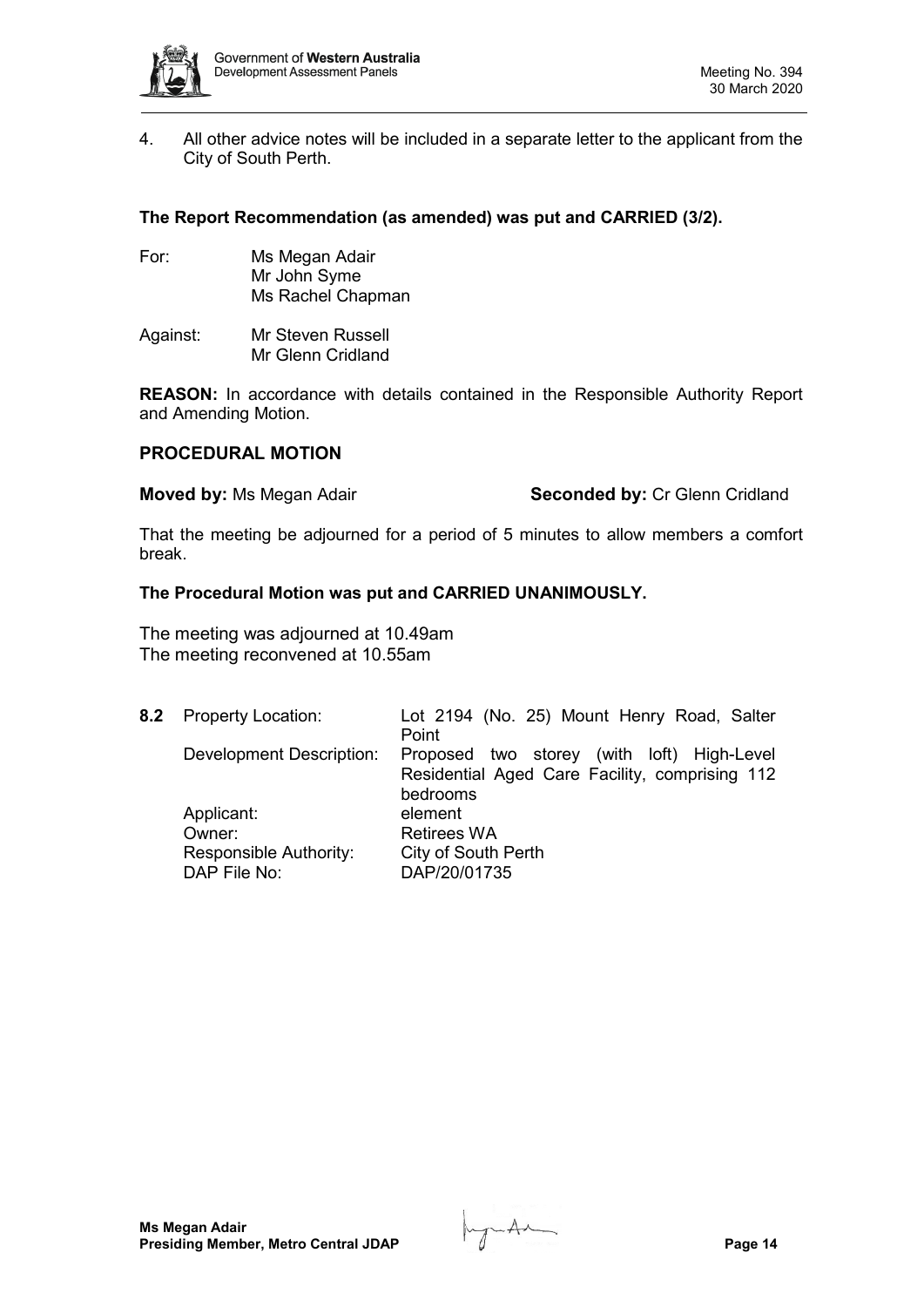

## **REPORT RECOMMENDATION**

**Moved by: Ms Rachel Chapman <b>Seconded by:** Mr Glenn Cridland

That the Metro Central JDAP resolves to:

1. **Approve** DAP Application reference DAP/20/01735 and accompanying plans Site Plan DA.101 R2, Ground Floor Plan DA.201 R5, First Floor Plan DA.202\_R4, Second Floor Plan DA.203\_R1, Roof Plan DA.204\_R1, Elevations DA.501\_R1, Street Elevation & Sections DA.502 R1, Tree Concept Plan C1.104 Rev C, Hardscape Concept Plan C1.105 Rev A, Landscaping Site Plan DA.101.1 DRP2, dated 21 February 2020, in accordance with Clause 68 of Schedule 2 (Deemed Provisions) of the *Planning and Development (Local Planning Schemes)* Reg*ulations 2015, the Metropolitan Region Scheme* and the provisions of the City of South Perth's Town Planning Scheme No. 6, subject to the following conditions:

## **Conditions:**

- 1. The development shall be in accordance with the approved plans unless otherwise authorised by the City of South Perth or the Metro Central JDAP.
- 2. If the development the subject of this approval is not substantially commenced within a period of 3 years after the date of determination, the approval will lapse and be of no further effect. Where an approval has so lapsed no development must be carried out without the further approval of the local government having first been sought and obtained.
- 3. This approval does not pertain to the erection, placement and display of any advertisements. A separate application is to be submitted and development approval is to be obtained for any proposed advertisements that are not exempt from requiring development approval of the local government.
- 4. Prior to the submission of a building permit application or a demolition permit application, or the commencement of development, whichever is earlier, a Construction Management Plan must be submitted to, and approved in writing by, the City of South Perth. The approved Plan shall be implemented and adhered to all times, unless otherwise approved by the City of South Perth.
- 5. The approved Waste Management Plan by Talis Consultants shall be implemented and adhered to at all times, to the satisfaction of the City of South Perth, unless otherwise approved by the City of South Perth.
- 6. Prior to the submission of a building permit application, a Detailed Landscaping Plan for the development site and the street verge, consisting of Hardscape Plans and Softscape (Planting) Plans, must be submitted to, and approved in writing by, the City of South Perth.
- 7. Prior to the submission of an occupancy permit application, landscaping areas shall be installed in accordance with the approved Detailed Landscaping Plan. All landscaping areas shall be maintained thereafter to the satisfaction of the City of South Perth.

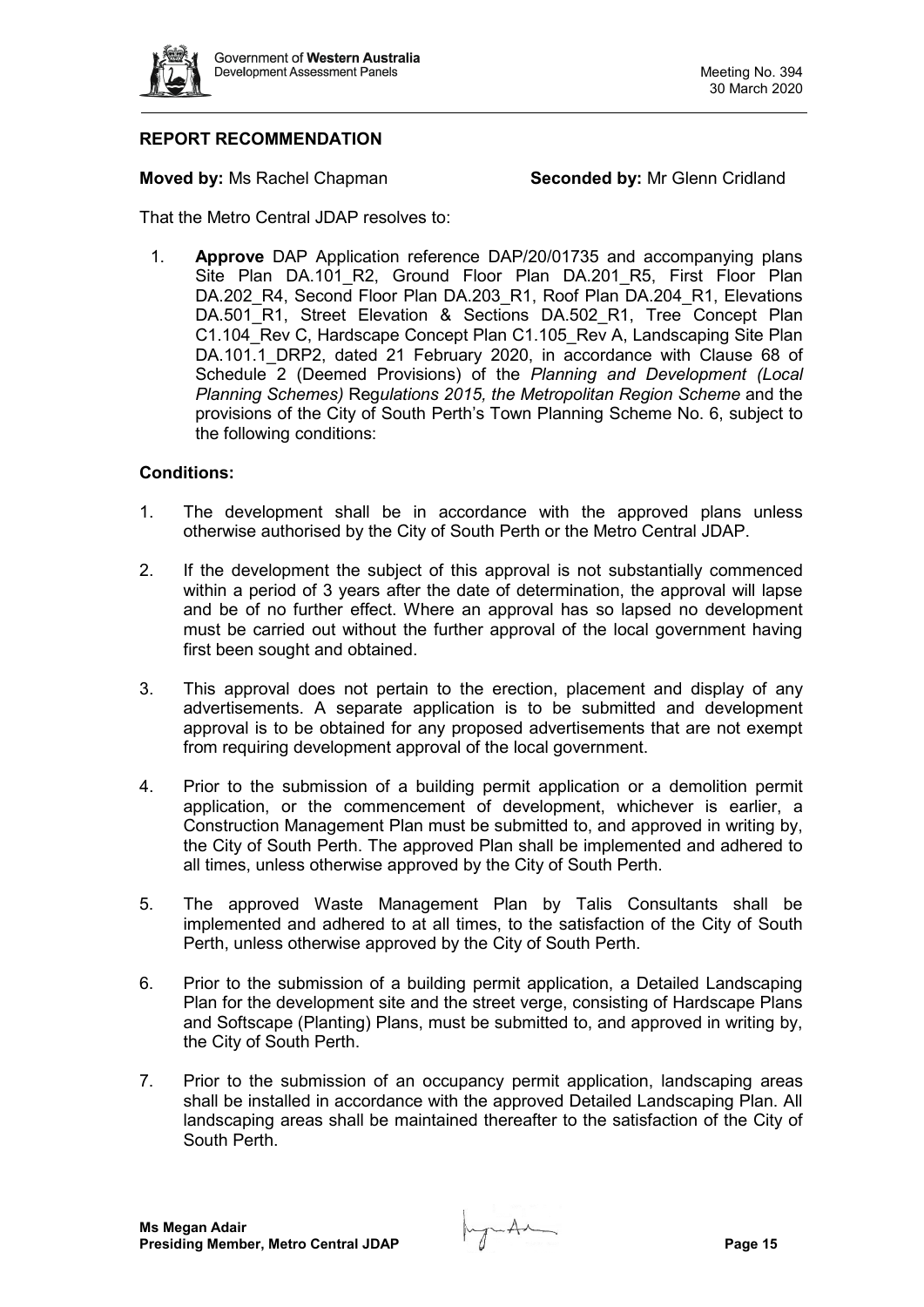

8. Prior to the submission of a building permit application, a Public Art Concept for the subject development or alternatively a contribution to public art within the vicinity of the development, to the value of 1.0% of the construction value, must be submitted to, and approved in writing by, the City of South Perth.

Prior to the submission of an occupancy permit application, the approved Concept shall be implemented and maintained thereafter, to the satisfaction of the City of South Perth.

- 9. Prior to the submission of an occupancy permit application, the owner/applicant shall prepare and have approved to the satisfaction of the City of South Perth, a lighting management plan addressing:
	- i. Carpark and driveway lighting lighting to the satisfaction of the City;
	- ii. Amenity All external lighting positioned so as not to adversely affect the amenity of the locality in accordance with Australian Standard AS/NZ 4282- 1997;
	- iii. Standard Any outside lighting should meet Australia Standards AS 4282- 1997 for the control of obstructive effects of outdoor lighting and must not spill into any residential premises;
	- iv. Canopies Exterior lighting shall be provided under all awnings, along footpaths and walkways and at all entry locations.
- 10. Prior to the submission of a building permit application, certification confirming that the design of all parking areas, including the car parking bays, loading bays, disabled bays, vehicle accessways, manoeuvring and circulation areas and bicycle bays are compliant with Australian Standards AS2890.1, AS2890.3 and the approved plans, must be submitted to, and approved in writing by, the City of South Perth. Prior to the submission of an occupancy permit application, certification confirming the constructed design and markings of all parking areas are compliant with Australian Standards AS2890.1, AS2890.3 and the approved plans, must be submitted to, and approved in writing by, the City of South Perth.

This certification shall include a parking facility design using the B99 standard single turn swept path vehicle template in accordance with Australian Standard AS2890.1/2004 and AS/NZS 1428 for the dimensions of all vehicle access/egress entrances, ramps, circulation areas and avoidance of blind isles in areas open to the public, prepared to the satisfaction of the City of South Perth.

- 11. The applicant is required to pay all costs associated with the proposed modification of the traffic island in Mount Henry Road carriageway, to the satisfaction of the City's Infrastructure & Engineering Department.
- 12. The development is to achieve a 4 Star Green Star rating or the equivalent under another formally recognised ecologically sustainable rating system. Prior to the submission of a building permit application, the applicant is to submit a secondary sustainability report confirming the final green star strategy (or equivalent) that will guide the construction stage of the development and beyond; this report shall clearly demonstrate that an equivalent sustainable design rating is to be achieved for the development. Where relevant, elements of the sustainability report and strategy should clearly be reflected in documentation and plans submitted with the building permit application. All sustainable design features proposed in the development shall be implemented.

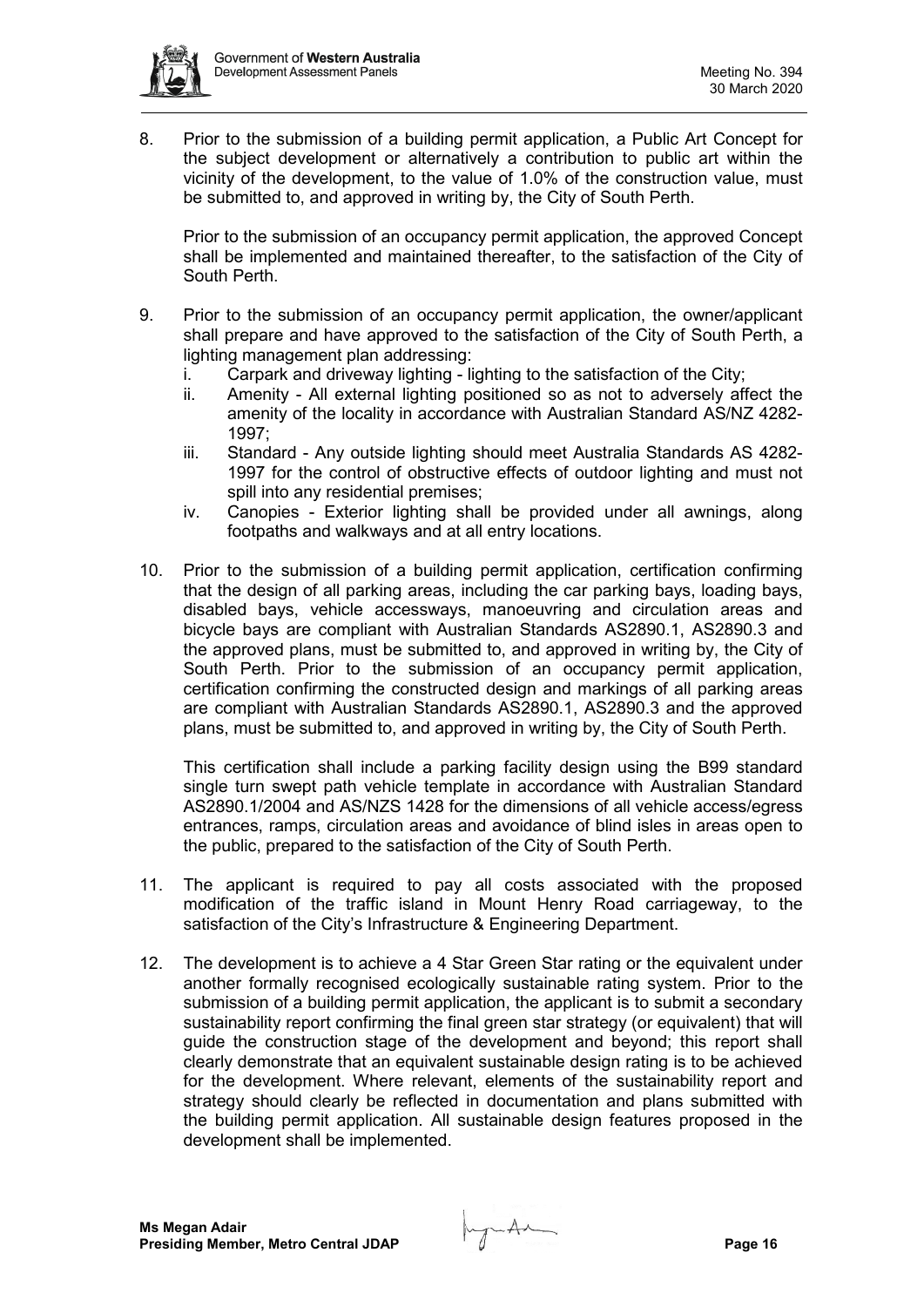

- 13. Prior to the submission of a building permit application, an acoustic report written by a suitably qualified person that assesses all potential noise sources including air conditioning units etc. Demonstrating compliance with the Environmental Protection (Noise) Regulations 1997 is to be provided and approved, to the satisfaction of the City of South Perth.
- 14. Prior to the issue of a building permit, the applicant must have an approved "Stormwater Drainage Application" that confirms the stormwater design is to the satisfaction of the City.

## **Advice Notes**

- 1. If an applicant or owner is aggrieved by this determination there is a right of review by the State Administrative Tribunal in accordance with the *Planning and Development Act 2005* Part 14. An application must be made within 28 days of the determination.
- 2. This is a notice of determination on application for development approval issued in accordance the Planning and Development Act 2005, the Planning and Development (Local Planning Schemes) Regulations 2015, the City of South Perth Town Planning Scheme No. 6, and related policies. It is not a building permit or an approval to carry out development under any other law. It is the responsibility of the applicant/owner to obtain any other necessary approvals, consents and licenses required under any other law, and to commence and carry out development in accordance with all relevant laws.
- 3. All other advice notes will be included in a separate letter to the applicant from the City of South Perth.

## **The Report Recommendation was put and CARRIED UNANIMOUSLY.**

**REASON:** In accordance with details contained in the Responsible Authority Report.

**9. Form 2 – Responsible Authority Reports – Amending or cancelling DAP development approval**

Nil